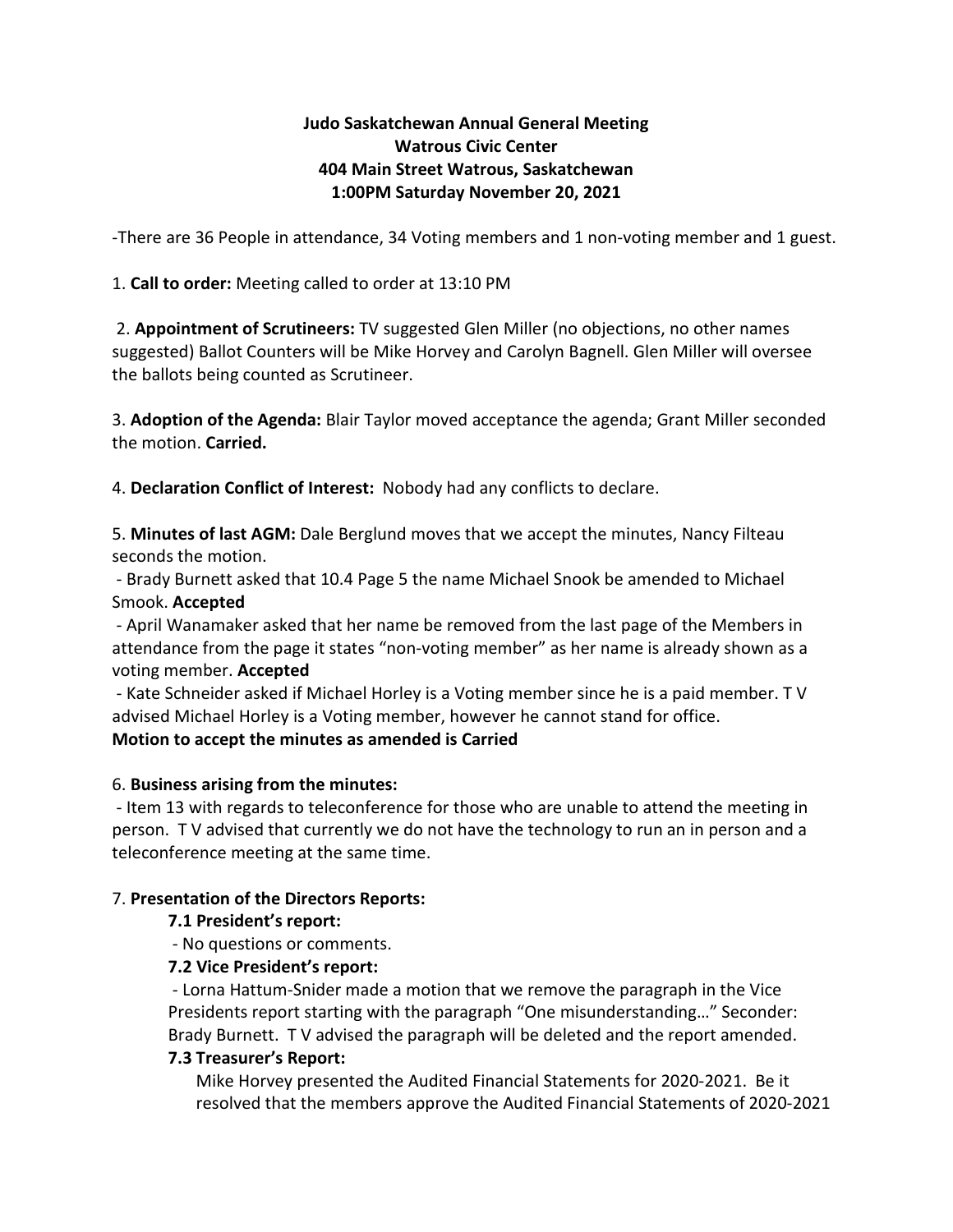as presented. Moved by Mike Horvey; Seconded by Carolyn Bagnell. **Motion is carried**

Appointment of Auditors for 2021-2022. Be it resolved that that Priority Accounting Services of Regina be appointed as auditor for the 2020/2021 fiscal year. . Moved by Mike Horvey; Seconded by Carolyn Bagnell. **Motion is carried**

Moved by Ryan Finn; Seconded by Carolyn Bagnell.

# Majority in favor - **Motion is carried**

### 7.4 **Chair of Finance Report:**

**-** Carolyn Bagnell asked if anyone had any questions on the report. The floor did not have and questions or comments on the report.

### 7.5 **Chair of Coaches Report:**

- Blair Taylor: Any questions or comments? No questions or comments from the floor.

### 7.6: **Chair of Participation and Development Report:**

- Lynn Schaan resigned due to health issues. Her report is presented, any questions will try to be answered. No questions from the floor.

### 7.7 **Athletes Representative Report:**

- Megan Neuman: Submitted report and can answer any questions the floor may have. No questions from the floor.

Motion from the floor to accept the presentation of Directors Reports.

- Brian Cook motioned, seconded by Grant Miller **Motion is carried**

# 8. **Presentation of Committee Reports:**

#### 8.1 **Registrar's Report:**

- No questions or comments for Kate Scheider

# 8.2 **Grading Board Report:**

- No questions or comments for Brian Cook

# 8.3 **Official's Committee Report:**

- No questions or comments for Robb Karaim (Robb, was not in attendance)

# 8.4 **National Coaching Certification Program Report:**

- Quick summary of the weekend of November 13/14, 2021. Dale Berglund had 9 members from 5 different clubs in attendance for the Dojo Assistants NCCP course. The course went very well. Dale is very impressed and feels we have some great coaches coming up.

- No questions or comments for Dale Berglund

# 8.5 **Newsletter/Web Page Editor's Report**

- Andrew MacLeod was not in attendance

- T V commented that Andrew MacLeod has done a great job on the website, showcasing our new logo and keeping the information up to date. T V reminded everyone, we need to get Andrew the information that needs to be shown on the website in a timely manner so Andrew can update the website.

- No further questions or comments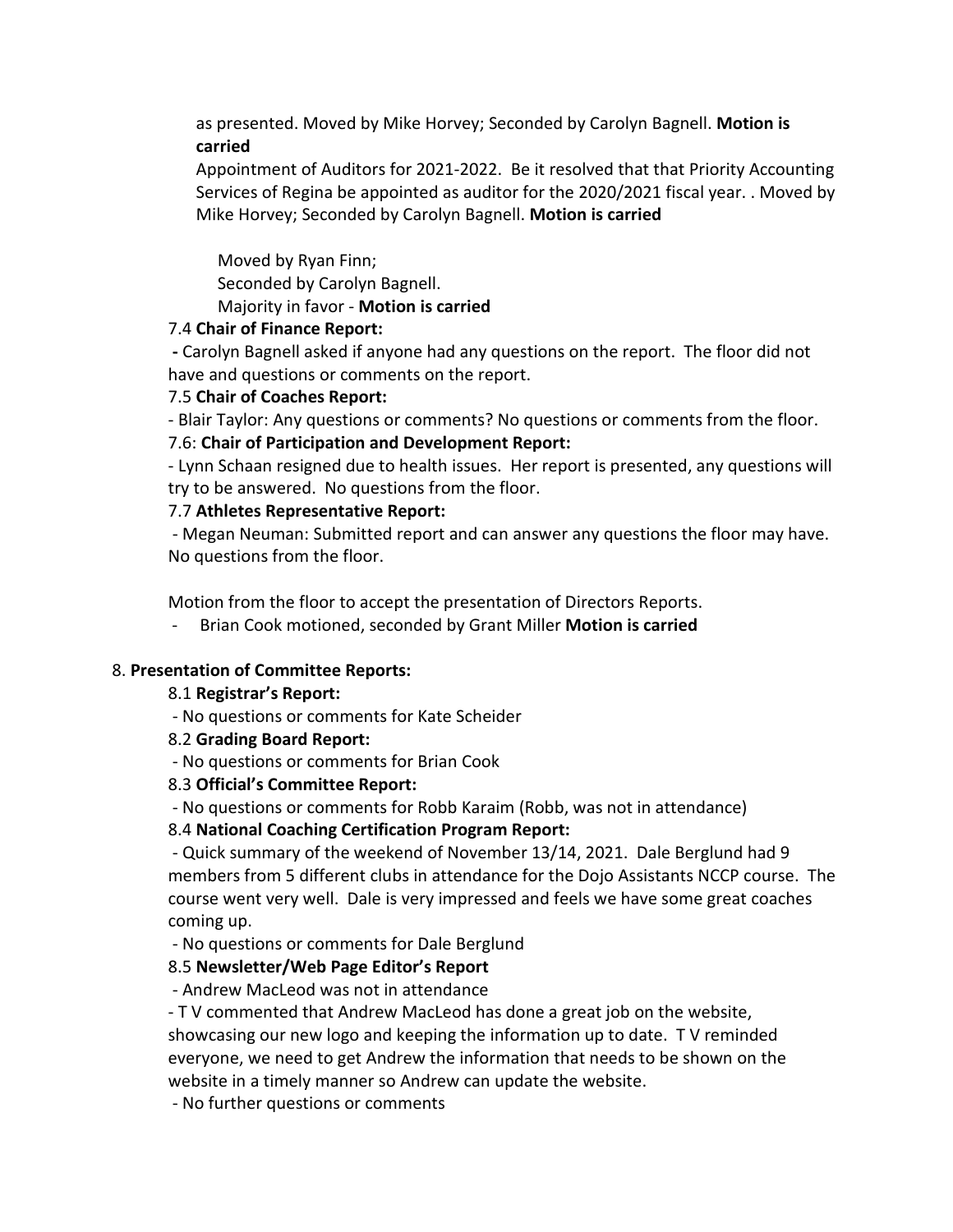### 8.6 **High Performance Coach Report:**

- No questions or comments for Mike Horley

Motion to accept the Presentation of Committee Reports from Destiny Gibney, seconded by Jim Wiens. **Motion is carried**

### 9. **Election of Officers and Chairpersons**

- 9.1 Vice President: 2 year term must be a black belt
- Nominated are John Renouf and Jim Weins
- No nominations from the floor
- Both Jim and John will let their name stand
- T V declared nominations Closed
- **Jim Weins Elected**

#### 9.2 **Chair of Finance: 2 year term**

- Nomination committee put forward 1 name: Chad Litzenberger
- Floor did not have any nominations
- **Chad Litzenberger elected by acclimation**

### 9.3 **Chair of Participation and Development:** 1 year term as Lynn Schaan was unable to finish her term.

- Nomination committee puts forward 1 name: Josh Weins
- No nominations from the floor
- **Josh Weins elected by acclimation**

#### 9.4 **Secretary: 2 year term**

- Nomination committee puts forward 1 name April Korchinski
- Sarah Weins nominated Michelle Weins, seconded by Brian Cook
- Michelle will let her name stand

-Nominations closed. A tie vote was reported and our By laws state the chair will cast a second tie breaking vote.

#### - T V declared **April Korchinski elected**

#### 9.5 **Director: 2 year term**

- Nomination committee puts forward Warren Seib
- Nomination from the floor for John Renouf from Brian Cook, Seconded by Kate Schneider
- No further nominations from the floor
- **- Warren Seib elected to the position of Director**

#### 10. **New business: Motion**

- Be it Resolved that the current bylaws of SASKATCHEWAN KODOKAN BLACK BELT ASSOCIATION INC. be repealed and replace by the new bylaws as presented to the voting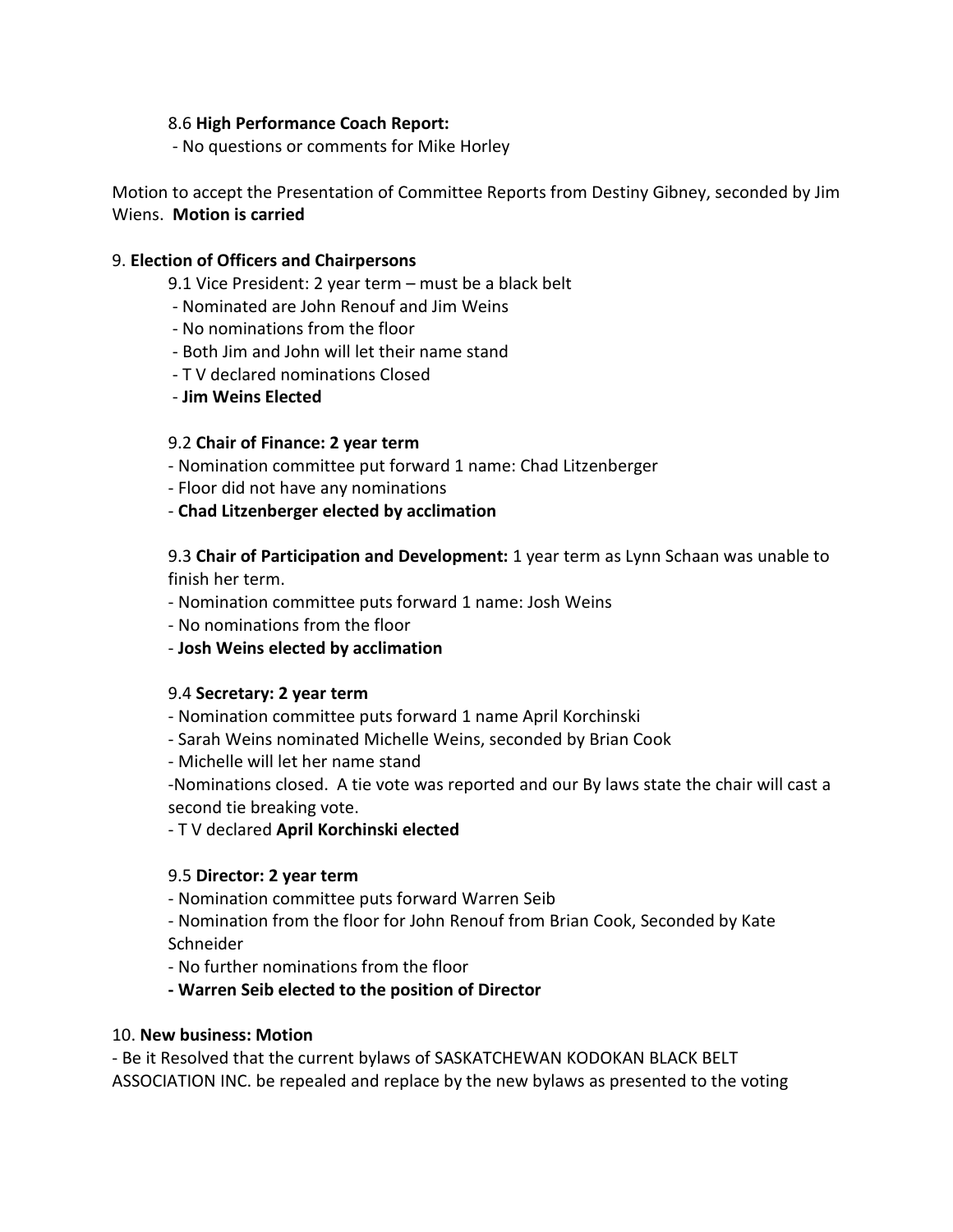members at this meeting, and hereby are approved and will be effective immediately. , Carolyn Bagnell seconded the motion.

- Opened up the floor to comments or discussions. After much discussion, consideration, consultation, and with apologies for the lengthy pause in the meeting, T V reconvenes the meeting. There has been a motion to accept the new bylaws and it has been seconded. T V is going to open up the floor for discussions and questions. When all questions are asked and answered, we will take a vote whether you approve the bylaws or you don't approve the bylaws. **Motion to approve the By laws as presented was Carried**

Brady asked about a standing vote on the new bylaws. T V said Brady is too late for that. Members voted to uphold the ruling of the Chair

# 10.1 **Discussion items from the floor**

- Dale: Wanted to thank the board, our coaching committee and the return to play committee for all the work they've done over the past year.

- discussed Olympic medalists coming to Saskatchewan.

- Discussion about the Saskatchewan Winter Games – why was it cancelled for our athletes?

- Question about the selection committee policy, TV advised it is on the website.

- Destiny Gibney advised this forum is not meant for "discussions" as the AGM is not meant for "special business".

### 11. **Date and Location of Next AGM**

- T V said this date and location will be determined by the board but the -  $3^{rd}$  Saturday in November, 2022 is the most likely date

- Nancy said Swift Current would host

- Allison Smith said Avonhurst would host
- Josh Weins said Flin Flon would host

#### 12. **Adjournment:**

- TV adjourned the meeting at 15:55.

| <b>LAST NAME</b> | <b>FIRST NAME</b>  | <b>CLUB</b>                  |               |
|------------------|--------------------|------------------------------|---------------|
| Bagnell          | Carolyn            | Saskatoon YMCA Judo Club     | Voting member |
| Bergey Kaip      | Kimberly           | Avonhurst Judo Club          | Voting member |
| Berglund         | Dale Richard       | Moose Jaw Koseikan Judo Club | Voting member |
| <b>Burnett</b>   | <b>Brady Brian</b> | <b>Swift Current</b>         | Voting member |
| <b>Burnett</b>   | Keon               | <b>Swift Current</b>         | Voting member |
| Cook             | <b>Brian</b>       | Moose Jaw Koseikan Judo Club | Voting member |
| Dahl             | Vanessa            | Regina Y                     | Voting member |
| Gibney           | Destiny            | Moose Jaw Koseikan Judo Club | Voting member |
| Hattum-Snider    | Lorna              | Avonhurst Judo Club          | Voting member |

#### **Attendance Judo Sask AGM, November 20, 2021**